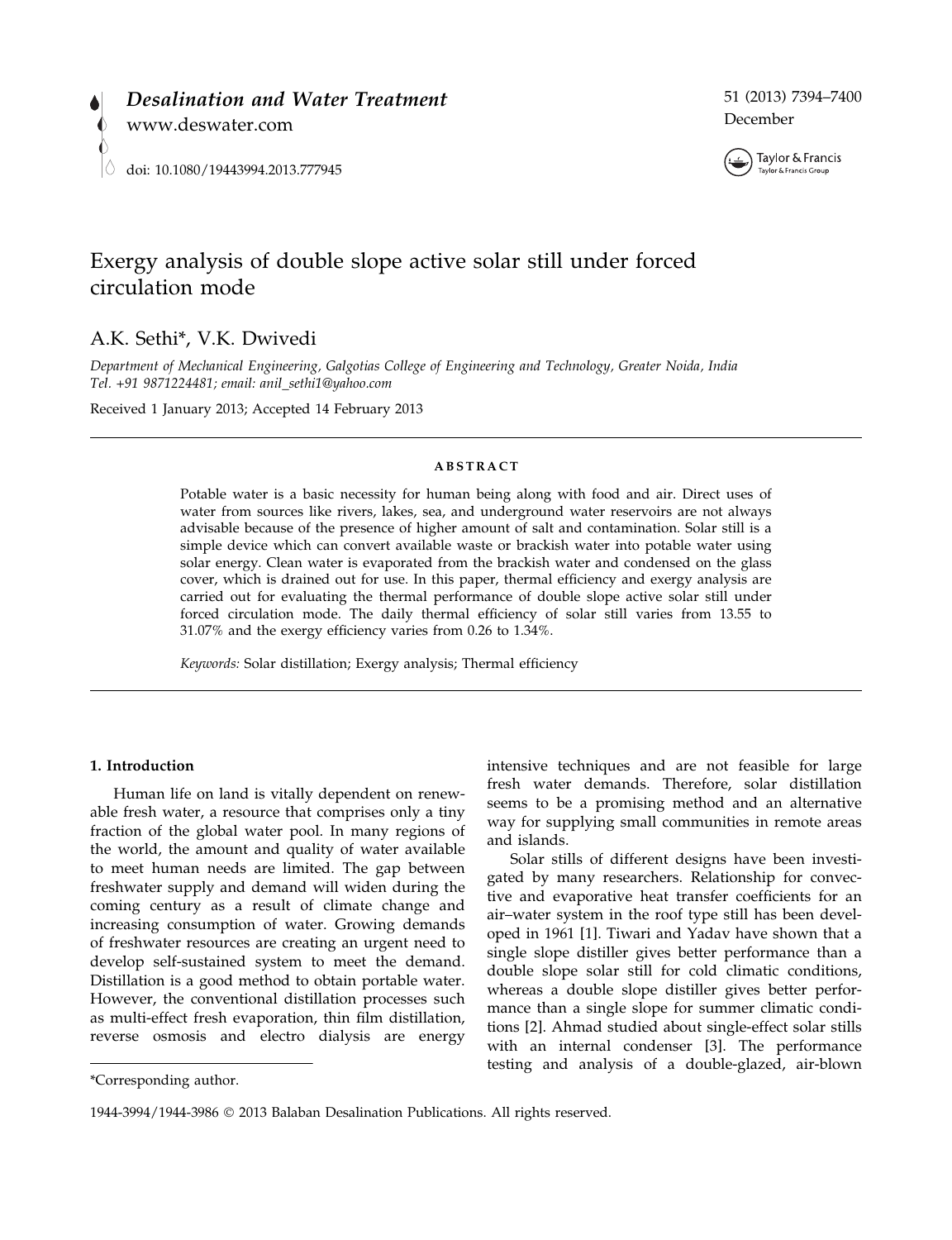solar still with thermal energy recycling are carried out in 1998 [4]. Dincer reported the linkage between energy and exergy, exergy and the environment, energy and sustainable development and energy policy making [5]. Exegetic analysis and performance evaluation of a wide range of renewable energy resources were reviewed by Hepbasli [6]. Koca et al. has done the energy and exergy analysis of latent heat storage system with phase change material for a solar collector [7]. Dwivedi and Tiwari has done the energy and exergy analysis for passive solar still [8]. Torchia et al. carried out an analysis of the exergy flows and its destruction in a solar still operating in steady and unsteady state [9]. Farahat et al. developed a procedure to design and optimization of flat plate solar collectors based on exergy analysis [10]. Eldalil presented a new concept of active vibratory solar still with an average daily efficiency of about 60% [11]. Kumar and Tiwari has developed an expression for instantaneous exergy efficiency of a passive solar still [12]. Dev and Tiwari developed the characteristic equation for double slope passive solar stills [13]. Saidur et al. carried out a comprehensive literature review on exergy analysis of various solar energy systems [14]. Ahsan et al. presented the design, fabrication, cost, water production analysis of the old and new tubular solar still. A relationship between the water production flux and the temperature difference inside the still is also demonstrated [15].

In the present work, a double slope active solar still has been fabricated and their thermal performance mainly thermal efficiency and exergy analysis has been carried out.

#### 2. Solar distillation setup

The schematic diagram and photograph of double slope active solar still under study have been shown in Fig. 1a and 1b. Double slope active solar still of basin area  $2.0 \text{ m} \times 1.0 \text{ m}$  was fabricated using fiber reinforced plastic of low thermal conductivity integrated with flat plate collector and DC water pump as shown in Fig. 1. In this setup, interior surfaces of the basin are painted black with dye to increase its absorptivity to solar radiations. The top of the basin is covered with glass of thickness 0.004 m, inclined at 25˚ and oriented due East and West (E–W) direction, respectively, to receive the maximum possible solar radiation. A calibrated solarimeter of least count of  $20 W/m<sup>2</sup>$  had been used to measure solar radiations.

The condensed water is collected in a galvanized iron channel fixed at the lower end side of both the glass covers. The distillate collected is continuously drained through flexible pipe and stored in a jar placed outside on both side. The collected distillate yield has been measured using graduated cylinder with least count of 1 mL.

A hole in the basin side wall allows inserting the wires of thermocouples to measure the different temperatures. Calibrated copper constantan thermocouples were used to measure the temperature of water, vapor and condensing cover with the help of digital temperature indicator having a least count of 0.1˚C. Calibrated mercury thermometer of least count 1˚C has been used to record the ambient air temperature.

An inlet pipe is also fixed in the side wall of solar still to feed the brackish water in the basin. The whole unit is mounted on an angle iron stand. In this solar



Fig. 1. (a) Cross-sectional view of a double slope active solar still and (b) double slope active solar still set up.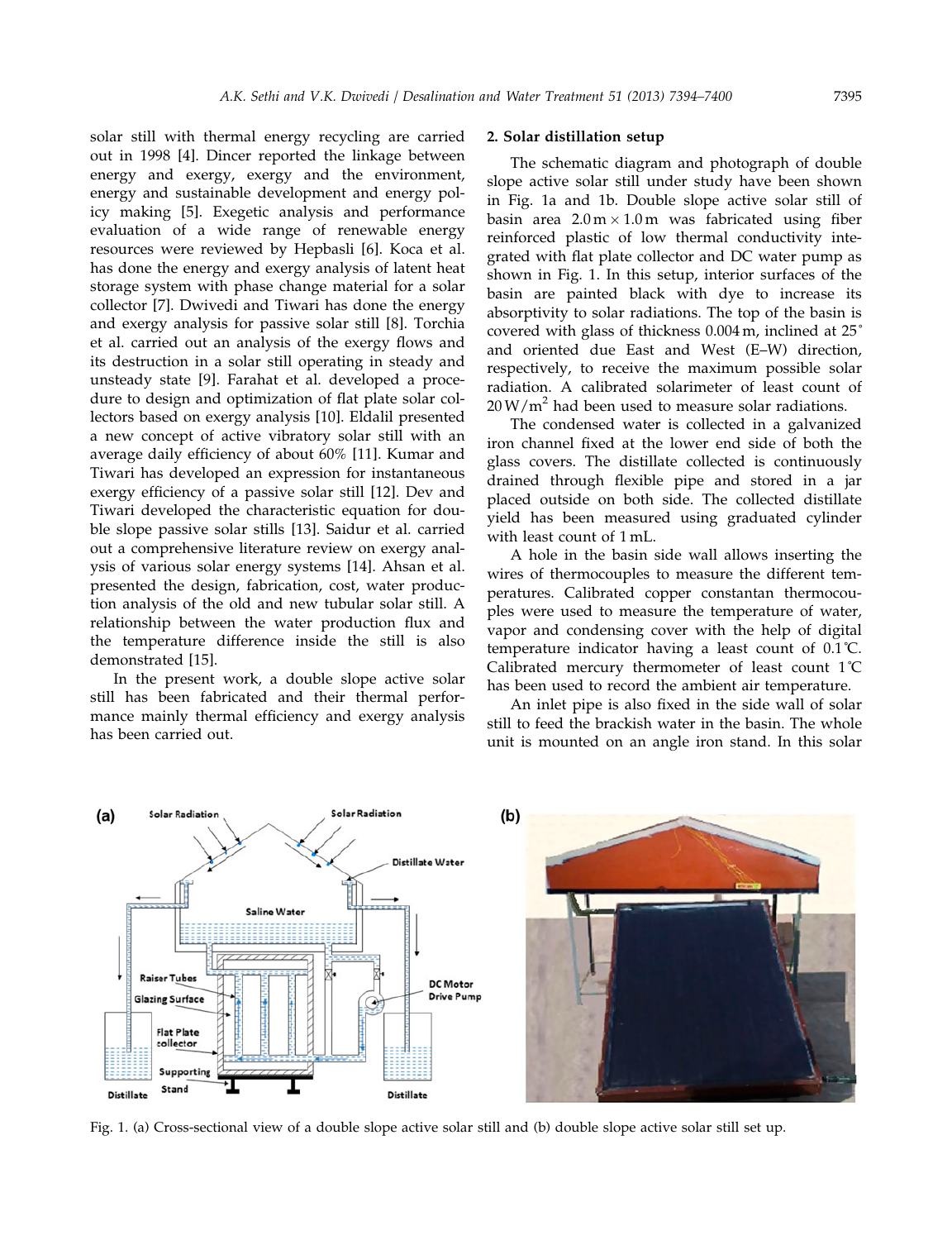still, the water in the basin gets heated directly as well as indirectly through the flat plate collectors. Flat plate collectors is connected and integrated to the basin of solar still by using insulated pipes. The collector has an effective area of  $2.0 \,\mathrm{m}^2$ . The whole system is made vapor tight using silicone rubber sealant, as it remains elastic for long time.

The DC water pump of size 40 W is used to circulate the water in forced mode of operation. The pump is driven directly by the DC power. The pump operates only during sunshine hour, to avoid reverse heat flow from water during off sunshine hours.

#### 3. Experimental observation

Experiments were conducted at the Galgotias College of Engineering and Technology Greater Noida, UP, India throughout a year starting from July 2011 to June 2012 and carried out from nine a.m. and lasted for 24 h. The solar radiation on solar still and collector plate, ambient air temperature, temperature of water, glass cover temperature, and distilled water output are measured at an interval of 1 h. Performance of double slope solar still are investigated at water depth of 0.03, 0.04, and 0.05 m.

The hourly experimental observation for a water depth of 0.03 m for a typical day of 6 June 2012 has been given in Table 1. The average experimental observation for different water depth and month and year has been given in Table 2. The average experimental data has been used to evaluate monthly and yearly output by multiplying it by number of clear days has been given in Table 3.

# 4. Mathematical modeling

# 4.1. Overall thermal efficiency of an active solar still

The daily yield can be obtained by adding hourly yield for a period of 24 h and can be obtained as

$$
M_{\rm w} = \left(\sum_{i=1}^{i=24} (m_{wE} + m_{wW})\right)
$$
 (1)

Table 1

Measured parameters for 0.03 m water depth in a double slope active solar still of 25˚ inclination of condensing cover on a day of 6 June 2012

| Time (h) | $T_{\rm a}$ (°C) | $T_W$ (°C) | $I_{\rm C}$ (W/m <sup>2</sup> ) |                       | Double slope (East side)            |                      | Double slope (Westside) |                                     |                   |  |
|----------|------------------|------------|---------------------------------|-----------------------|-------------------------------------|----------------------|-------------------------|-------------------------------------|-------------------|--|
|          |                  |            |                                 | $T_{\text{ciE}}$ (°C) | $I_{\text{tE}}$ (W/m <sup>2</sup> ) | $m_{\text{wE}}$ (kg) | $T_{\text{ciW}}$ (°C)   | $I_{\text{tW}}$ (W/m <sup>2</sup> ) | $m_{\rm wW}$ (kg) |  |
| 9AM      | 32               | 40.7       | 420                             | 35.5                  | 360                                 | 0.024                | 34.1                    | 340                                 | 0.016             |  |
| 10AM     | 34               | 42.5       | 600                             | 37.6                  | 540                                 | 0.031                | 36.7                    | 500                                 | 0.034             |  |
| 11AM     | 37               | 48.7       | 720                             | 41.7                  | 640                                 | 0.095                | 40.8                    | 600                                 | 0.131             |  |
| 12Noon   | 38               | 53.4       | 720                             | 45.9                  | 660                                 | 0.176                | 43.4                    | 620                                 | 0.213             |  |
| 1PM      | 39               | 58.7       | 680                             | 51.7                  | 700                                 | 0.295                | 54.3                    | 720                                 | 0.434             |  |
| 2PM      | 40               | 66.4       | 660                             | 55.9                  | 680                                 | 0.44                 | 58.7                    | 700                                 | 0.403             |  |
| 3PM      | 41               | 71.3       | 500                             | 57.9                  | 540                                 | 0.426                | 61.4                    | 640                                 | 0.422             |  |
| 4PM      | 40               | 68.4       | 280                             | 54.8                  | 300                                 | 0.392                | 58.7                    | 440                                 | 0.338             |  |
| 5PM      | 39               | 63.7       | 100                             | 52.7                  | 120                                 | 0.337                | 56.5                    | 180                                 | 0.292             |  |
| 6PM      | 38               | 56.8       | $\boldsymbol{0}$                | 47.6                  | $\mathbf{0}$                        | 0.271                | 50.6                    | $\boldsymbol{0}$                    | 0.242             |  |
| 7PM      | 37               | 52.3       | 0                               | 44.7                  | $\boldsymbol{0}$                    | 0.174                | 47.8                    | $\theta$                            | 0.148             |  |
| 8PM      | 36               | 50.2       | $\boldsymbol{0}$                | 42.9                  | $\boldsymbol{0}$                    | 0.11                 | 44.9                    | $\boldsymbol{0}$                    | 0.102             |  |
| 9PM      | 34               | 48.9       | $\boldsymbol{0}$                | 41.4                  | $\boldsymbol{0}$                    | 0.094                | 43.5                    | $\mathbf{0}$                        | 0.086             |  |
| 10PM     | 32               | 46.7       | $\boldsymbol{0}$                | 40.2                  | $\boldsymbol{0}$                    | 0.062                | 41.8                    | $\boldsymbol{0}$                    | 0.056             |  |
| 11PM     | 32               | 42.7       | $\boldsymbol{0}$                | 38.8                  | $\boldsymbol{0}$                    | 0.044                | 39.9                    | $\mathbf{0}$                        | 0.034             |  |
| 12AM     | 31               | 37.3       | $\boldsymbol{0}$                | 36.6                  | $\boldsymbol{0}$                    | 0.037                | 37.3                    | $\boldsymbol{0}$                    | 0.031             |  |
| 1AM      | 31               | 35.2       | 0                               | 34.5                  | $\boldsymbol{0}$                    | 0.029                | 34.4                    | 0                                   | 0.026             |  |
| 2AM      | 30               | 34.3       | $\boldsymbol{0}$                | 33.9                  | $\boldsymbol{0}$                    | 0.023                | 33.6                    | $\boldsymbol{0}$                    | 0.021             |  |
| 3AM      | 29               | 33.4       | $\boldsymbol{0}$                | 33.2                  | $\boldsymbol{0}$                    | 0.019                | 31.6                    | $\mathbf{0}$                        | 0.018             |  |
| 4AM      | 29               | 33.7       | $\boldsymbol{0}$                | 32.8                  | $\boldsymbol{0}$                    | 0.017                | 31.4                    | $\boldsymbol{0}$                    | 0.015             |  |
| 5AM      | 29               | 32.6       | $\boldsymbol{0}$                | 32.4                  | $\boldsymbol{0}$                    | 0.017                | 30.9                    | $\mathbf{0}$                        | 0.014             |  |
| 6AM      | 29               | 32.1       | $\boldsymbol{0}$                | 31.8                  | $\theta$                            | 0.014                | 31.4                    | $\mathbf{0}$                        | 0.011             |  |
| 7AM      | 29               | 33.4       | 120                             | 31.6                  | $80\,$                              | $\overline{0}$       | 31.4                    | 80                                  | $\overline{0}$    |  |
| 8AM      | 30               | 35.4       | 240                             | 33.8                  | 180                                 | 0.013                | 32.8                    | 140                                 | 0.011             |  |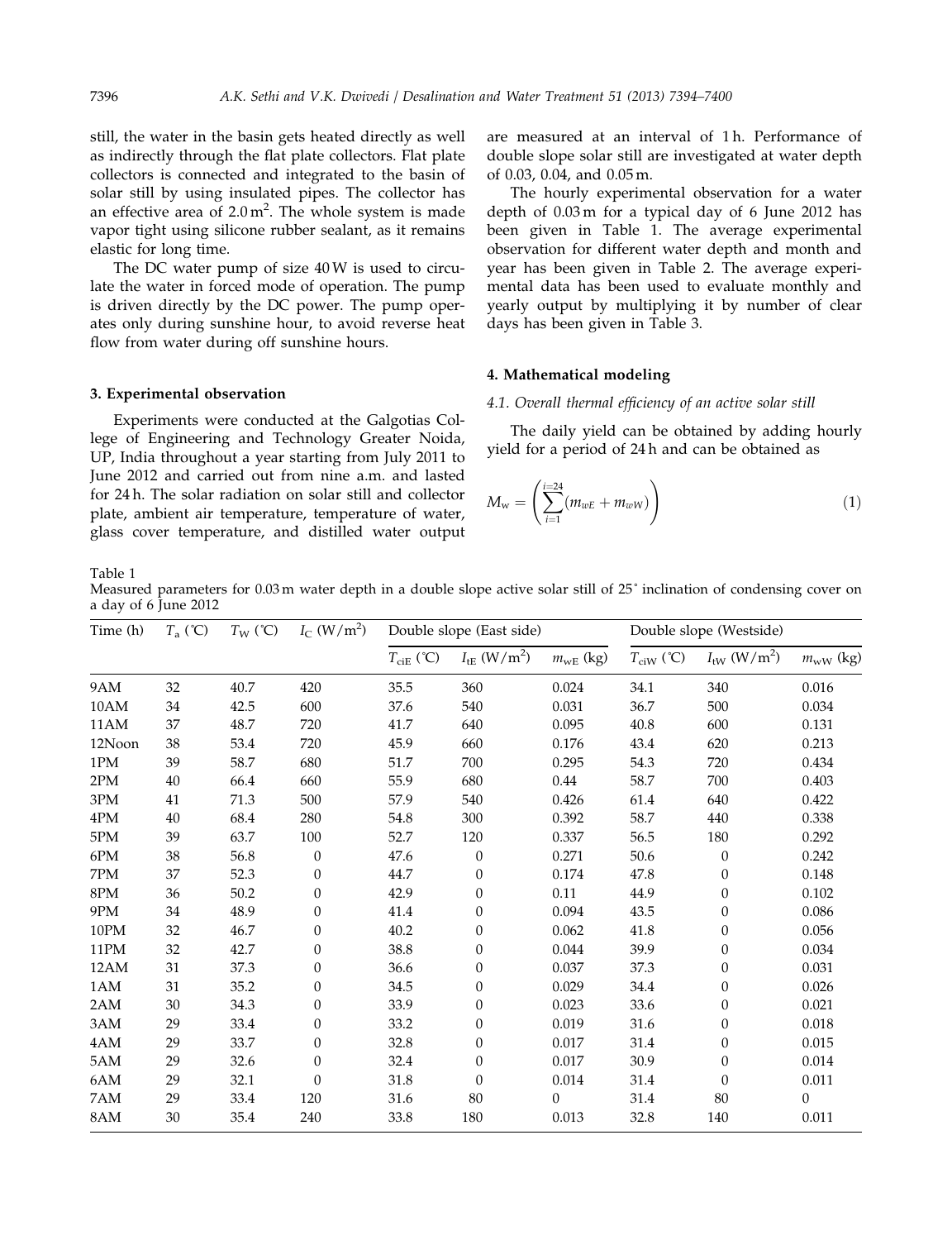| Month and year                                                                                                                                                                                       |                  | Water depth                                             |                                                                                 |                                                                   |                     |                                                                                                                                                                            |                                                                                     |                                                                                                                                                                                                                                                                                                                      |         |  |                      |              |
|------------------------------------------------------------------------------------------------------------------------------------------------------------------------------------------------------|------------------|---------------------------------------------------------|---------------------------------------------------------------------------------|-------------------------------------------------------------------|---------------------|----------------------------------------------------------------------------------------------------------------------------------------------------------------------------|-------------------------------------------------------------------------------------|----------------------------------------------------------------------------------------------------------------------------------------------------------------------------------------------------------------------------------------------------------------------------------------------------------------------|---------|--|----------------------|--------------|
|                                                                                                                                                                                                      | $0.03 \text{ m}$ |                                                         |                                                                                 |                                                                   | $0.04 \text{ m}$    |                                                                                                                                                                            |                                                                                     |                                                                                                                                                                                                                                                                                                                      | 0.05m   |  |                      |              |
|                                                                                                                                                                                                      |                  | $\frac{I_{\rm c}}{(W/m^2)}$ $\frac{I_{\rm t}}{(W/m^2)}$ |                                                                                 | M <sub>w</sub><br>Kg/d                                            |                     |                                                                                                                                                                            |                                                                                     |                                                                                                                                                                                                                                                                                                                      |         |  |                      |              |
|                                                                                                                                                                                                      |                  |                                                         |                                                                                 |                                                                   | 32                  |                                                                                                                                                                            |                                                                                     |                                                                                                                                                                                                                                                                                                                      |         |  |                      |              |
| July 2011<br>August 2011<br>August 2011<br>September 2011<br>October 2011<br>November 2011<br>December 2012<br>January 2012<br>February 2012<br>March 2012<br>March 2012<br>April 2012<br>April 2012 |                  |                                                         | 4 9 4 9 4 8 4 5 4 6 5 9<br>6 9 8 9 9 4 6 8 6 7 9 9 9<br>4 4 6 6 6 6 7 8 8 9 9 9 | 0<br>0 0 0 4 1 5 0 0 0 0 0 0 0 0 0<br>1 4 4 4 6 0 0 0 0 0 0 0 0 0 |                     | $4,740$<br>$4,720$<br>$6,860$<br>$7,860$<br>$8,80$<br>$8,80$<br>$8,80$<br>$8,80$<br>$8,80$<br>$8,80$<br>$8,80$<br>$8,80$<br>$8,80$<br>$8,80$<br>$8,80$<br>$8,80$<br>$8,80$ | 8 4 5 4 9 9 9 9 9 9 9 9 9<br>5 8 9 5 9 4 5 9 8 9 9 9 9 9<br>4 8 8 9 9 9 9 9 9 9 9 9 | $4\frac{1}{3}$ $\frac{1}{3}$ $\frac{1}{3}$ $\frac{1}{3}$ $\frac{2}{3}$ $\frac{2}{3}$ $\frac{1}{3}$ $\frac{1}{3}$ $\frac{2}{3}$ $\frac{2}{3}$ $\frac{2}{3}$ $\frac{2}{3}$ $\frac{2}{3}$ $\frac{2}{3}$ $\frac{2}{3}$ $\frac{2}{3}$ $\frac{2}{3}$ $\frac{2}{3}$ $\frac{2}{3}$ $\frac{2}{3}$ $\frac{2}{3}$ $\frac{2}{3}$ |         |  | $243585228333343444$ | 1.56<br>1.37 |
|                                                                                                                                                                                                      |                  |                                                         |                                                                                 |                                                                   |                     |                                                                                                                                                                            |                                                                                     |                                                                                                                                                                                                                                                                                                                      |         |  |                      |              |
|                                                                                                                                                                                                      | 28               |                                                         |                                                                                 |                                                                   |                     |                                                                                                                                                                            |                                                                                     |                                                                                                                                                                                                                                                                                                                      |         |  |                      |              |
|                                                                                                                                                                                                      |                  |                                                         |                                                                                 |                                                                   | 8 4 2 2 5 4 2 8 8 9 |                                                                                                                                                                            |                                                                                     |                                                                                                                                                                                                                                                                                                                      | 24      |  |                      |              |
|                                                                                                                                                                                                      | 2301             |                                                         |                                                                                 |                                                                   |                     |                                                                                                                                                                            |                                                                                     |                                                                                                                                                                                                                                                                                                                      |         |  |                      |              |
|                                                                                                                                                                                                      |                  |                                                         |                                                                                 |                                                                   |                     |                                                                                                                                                                            |                                                                                     |                                                                                                                                                                                                                                                                                                                      |         |  |                      |              |
|                                                                                                                                                                                                      |                  |                                                         |                                                                                 |                                                                   |                     |                                                                                                                                                                            |                                                                                     |                                                                                                                                                                                                                                                                                                                      |         |  |                      |              |
|                                                                                                                                                                                                      | 583              |                                                         |                                                                                 |                                                                   |                     |                                                                                                                                                                            |                                                                                     |                                                                                                                                                                                                                                                                                                                      | 2777882 |  |                      |              |
|                                                                                                                                                                                                      |                  |                                                         |                                                                                 |                                                                   |                     |                                                                                                                                                                            |                                                                                     |                                                                                                                                                                                                                                                                                                                      |         |  |                      |              |
|                                                                                                                                                                                                      |                  |                                                         |                                                                                 |                                                                   |                     |                                                                                                                                                                            |                                                                                     |                                                                                                                                                                                                                                                                                                                      |         |  |                      |              |
|                                                                                                                                                                                                      | 34               |                                                         |                                                                                 |                                                                   |                     |                                                                                                                                                                            |                                                                                     |                                                                                                                                                                                                                                                                                                                      |         |  |                      |              |

| able |  |
|------|--|
|------|--|

Summary of monthly and annual yield obtained by the double slope solar still under forced circulation mode for different water depth on the basis of clear days for each month during July 2011 to June 2012

| Month            | No. of     | Water depth                     |                                 |                                  |  |  |  |
|------------------|------------|---------------------------------|---------------------------------|----------------------------------|--|--|--|
|                  | clear days | $0.03 \text{ m}$<br>$M_{\rm W}$ | $0.04 \text{ m}$<br>$M_{\rm W}$ | 0.05 <sub>m</sub><br>$M_{\rm W}$ |  |  |  |
|                  | (D)        | (kg)                            | (kg)                            | (kg)                             |  |  |  |
| <b>July 2011</b> | 16         | 80.54                           | 74.30                           | 72.96                            |  |  |  |
| August 2011      | 13         | 62.70                           | 58.67                           | 56.78                            |  |  |  |
| September 2011   | 16         | 71.69                           | 67.95                           | 66.59                            |  |  |  |
| October 2011     | 24         | 98.76                           | 86.69                           | 85.54                            |  |  |  |
| November 2011    | 30         | 99.40                           | 95.40                           | 79.63                            |  |  |  |
| December 2011    | 21         | 55.67                           | 53.98                           | 45.41                            |  |  |  |
| January 2012     | 22         | 63.49                           | 55.07                           | 54.07                            |  |  |  |
| February 2012    | 24         | 86.92                           | 93.23                           | 85.19                            |  |  |  |
| March 2012       | 29         | 153.71                          | 158.90                          | 143.65                           |  |  |  |
| April 2012       | 29         | 190.81                          | 164.08                          | 159.80                           |  |  |  |
| May 2012         | 30         | 211.36                          | 197.06                          | 177.00                           |  |  |  |
| <b>Iune 2012</b> | 26         | 162.21                          | 147.36                          | 149.14                           |  |  |  |
|                  | 280        | 1,337.246                       | 1,252.687                       | 1,175.758                        |  |  |  |

The values of  $M_w$  for different water depth, months and year for double slope active solar still are given in Table 2.

The daily thermal efficiency is defined as

$$
\eta_{\text{th}} = \frac{M_w \times L}{(A_s \times \sum I_t \times 3,600) + (A_c x \sum I_c \times 3600)}
$$
(2)

where  $L$  is given by this equation

 $L = 2.4935 \times 10^6 \times [1 - (9.4779 \times 10^{-4} T_w$  $+1.3132\times10^{-7}\times T_w^2 - 4.7974\times10^{-9}\times T_w^3$ 

The daily thermal efficiency of solar still is given in Table 4.

# 4.2. Exergy analysis of double slope active solar still

Energy conversion/utilization processes have been evaluated based on the first law of thermodynamics—energy analysis. In recent times, use of exergy analysis to gain better understanding of such processes has become popular. Exergy analysis is derived from the second law of thermodynamics and serves as a measure of the ability of energy to do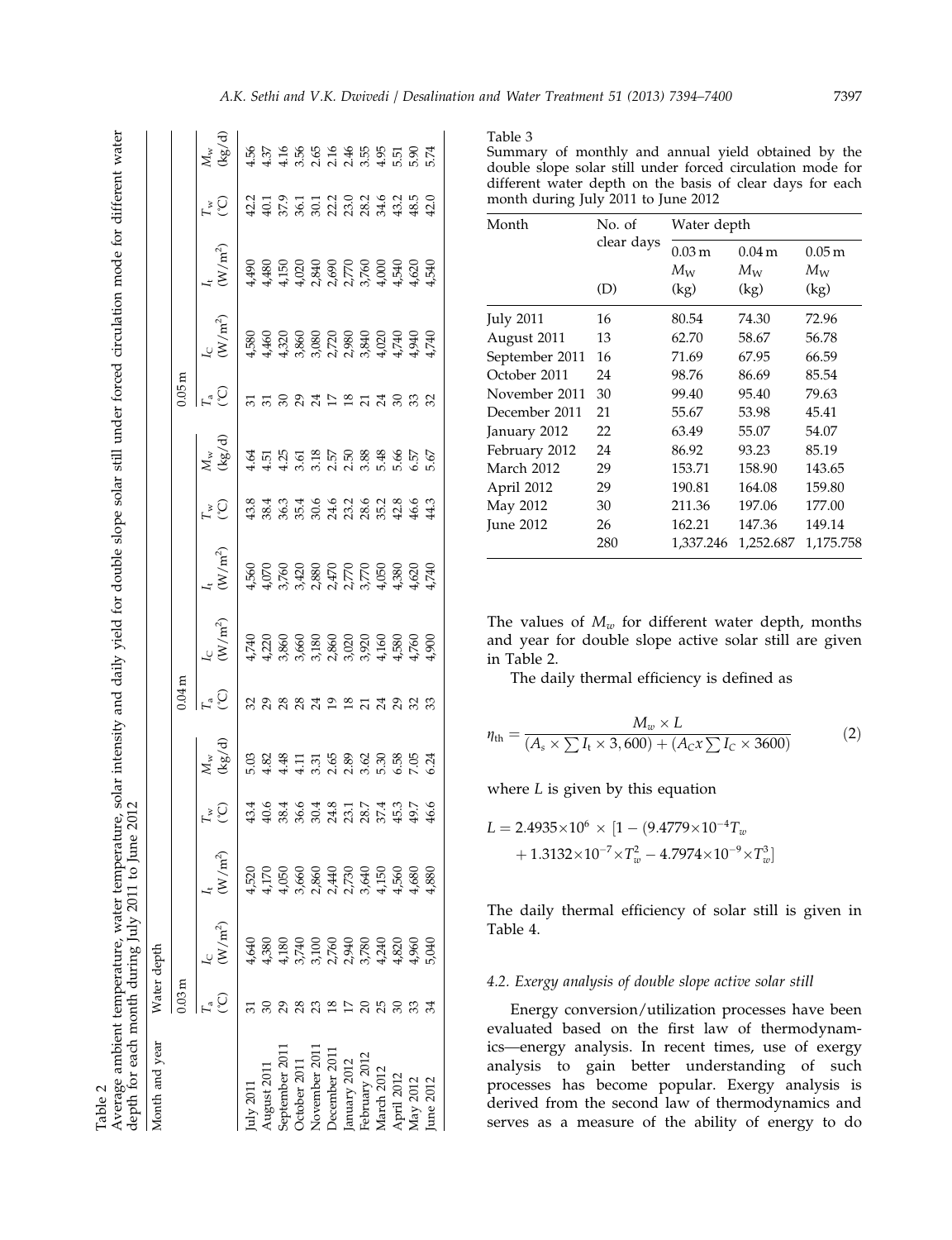| Table 4 |                                                       |  |  |  |
|---------|-------------------------------------------------------|--|--|--|
|         | Thermal efficiency of double slope active solar still |  |  |  |

| Month and year   |                                | Thermal efficiency (%) |                   |  |  |  |  |  |
|------------------|--------------------------------|------------------------|-------------------|--|--|--|--|--|
|                  | $\eta_{\text{th}}$ water depth |                        |                   |  |  |  |  |  |
|                  | 0.03 <sub>m</sub>              | 0.04 <sub>m</sub>      | 0.05 <sub>m</sub> |  |  |  |  |  |
| <b>July 2011</b> | 18.25                          | 22.25                  | 16.72             |  |  |  |  |  |
| August 2011      | 18.79                          | 24.37                  | 16.28             |  |  |  |  |  |
| September 2011   | 18.17                          | 24.96                  | 16.41             |  |  |  |  |  |
| October 2011     | 18.59                          | 23.03                  | 15.13             |  |  |  |  |  |
| November 2011    | 18.70                          | 23.92                  | 15.09             |  |  |  |  |  |
| December 2011    | 17.24                          | 22.29                  | 13.55             |  |  |  |  |  |
| January 2012     | 17.24                          | 14.64                  | 14.48             |  |  |  |  |  |
| February 2012    | 16.44                          | 22.84                  | 15.74             |  |  |  |  |  |
| March 2012       | 21.10                          | 29.92                  | 20.69             |  |  |  |  |  |
| April 2012       | 23.25                          | 28.19                  | 19.73             |  |  |  |  |  |
| May 2012         | 24.12                          | 31.07                  | 20.40             |  |  |  |  |  |
| <b>Iune 2012</b> | 20.82                          | 26.16                  | 20.56             |  |  |  |  |  |

work; it is equal to the maximum amount of work that can be extracted from a given quantity of energy.

The general exergy balance for solar still can be written, Hepbalsi [6], as:

$$
\sum \stackrel{\bullet}{E} x_{\rm in} - \sum \stackrel{\bullet}{E} x_{\rm out} = \sum \stackrel{\bullet}{E} x_{\rm dest} \tag{3}
$$

Or,

$$
\mathbf{\dot{E}}\,x_{\text{Sun}} - (\mathbf{\dot{E}}\,x_{\text{evap}} + \mathbf{\dot{E}}\,x_{\text{work}}) = \mathbf{\dot{E}}\,x_{\text{dest}}\tag{4}
$$

where the exergy input to the solar still is radiation exergy and can be written, Petela [16] as:

$$
\begin{aligned} \mathbf{\dot{E}} \, x_{\rm in} &= \mathbf{\dot{E}} \, x_{\rm sun} \\ &= \left( A_{\rm s} \times \sum I_{\rm t} + A_{\rm C} x \sum I_{\rm C} \right) \\ &\times \left[ 1 - \frac{4}{3} \times \left( \frac{T_{\rm a} + 273}{T_{\rm s}} \right) + \frac{1}{3} \times \left( \frac{T_{\rm a} + 273}{T_{\rm s}} \right)^4 \right] \end{aligned} \tag{5}
$$

The exergy of work rate for solar still is given by

$$
\mathbf{\dot{\bar{E}}}x_{\text{work}} = \mathbf{\dot{W}} = 0\tag{6}
$$

The exergy output of a solar still can be obtained as follows:

$$
\dot{\vec{E}} x_{\text{evap}} = M_w L \times \left[ 1 - \left( \frac{T_a + 273}{T_W + 273} \right) \right] / 3,600 \tag{7}
$$

The daily exergy output will be evaluated by Eq. (7) and the results are given in Table 5.

The monthly exergy input to solar still and exergy output of solar still can be obtained by multiplying Eqs. (5) and (7), respectively, by the number of clear days and results are given in Table 6.

The exergy efficiency of solar still is defined, Hepbalsi [6], as follows:

$$
\eta_{\rm EX} = \frac{\text{Exergy Output of solar still } (\stackrel{\cdot}{E} x_{\rm evap})}{\text{Exergy Input to solar still } (\stackrel{\cdot}{E} x_{\rm in})}
$$
\n
$$
= 1 - \frac{\stackrel{\cdot}{E} x_{\rm dest}}{\stackrel{\cdot}{E} x_{\rm in}} \tag{8}
$$

The daily exergy efficiency is also given in Table 5.

# 5. Results and discussion

- The experimental studies were conducted from July 2011 to June 2012. The average ambient temperatures ranged 17-34°C during these experiments. The maximum average ambient temperature recorded was 34˚C in the month of June 2012, while the maximum average temperature of the brackish water in the solar still was 49.70˚C in the month of June 2012.
- The yield output is principal factor in solar still. Table 2 shows average ambient air temperature, water temperature, daily yield and solar intensity for water depth of 0.03, 0.04, 0.05 m for solar still in every months of a year. Fig. 2 shows that solar still gives higher yield 7.05 kg/d in the month of May 2012 at water depth of 0.03 m, while lower yield 2.16 kg/d in the month of December 2011 at water depth of 0.05 m.
- The daily thermal efficiency of solar still is calculated by Eq. (2) and shown in Table 4. From Table 4 and Fig. 3, it is found that it varies from 13.55 to 31.07%. The daily thermal efficiency is maximum in the month of May 2012 at water depth of 0.04 m, while minimum in the month of December 2011 at water depth of 0.05 m.
- Daily actual solar exergy is calculated with the help of Petela Eq. (7). Monthly and annual exergy output is calculated with number of clear days in each month of a year. Daily, monthly, and annual exergy output is summarized in Table 5 and Table 6. The daily exergy efficiency as calculated by Eq. (8) and it varies from 0.26 to 1.34% as shown in Fig. 4.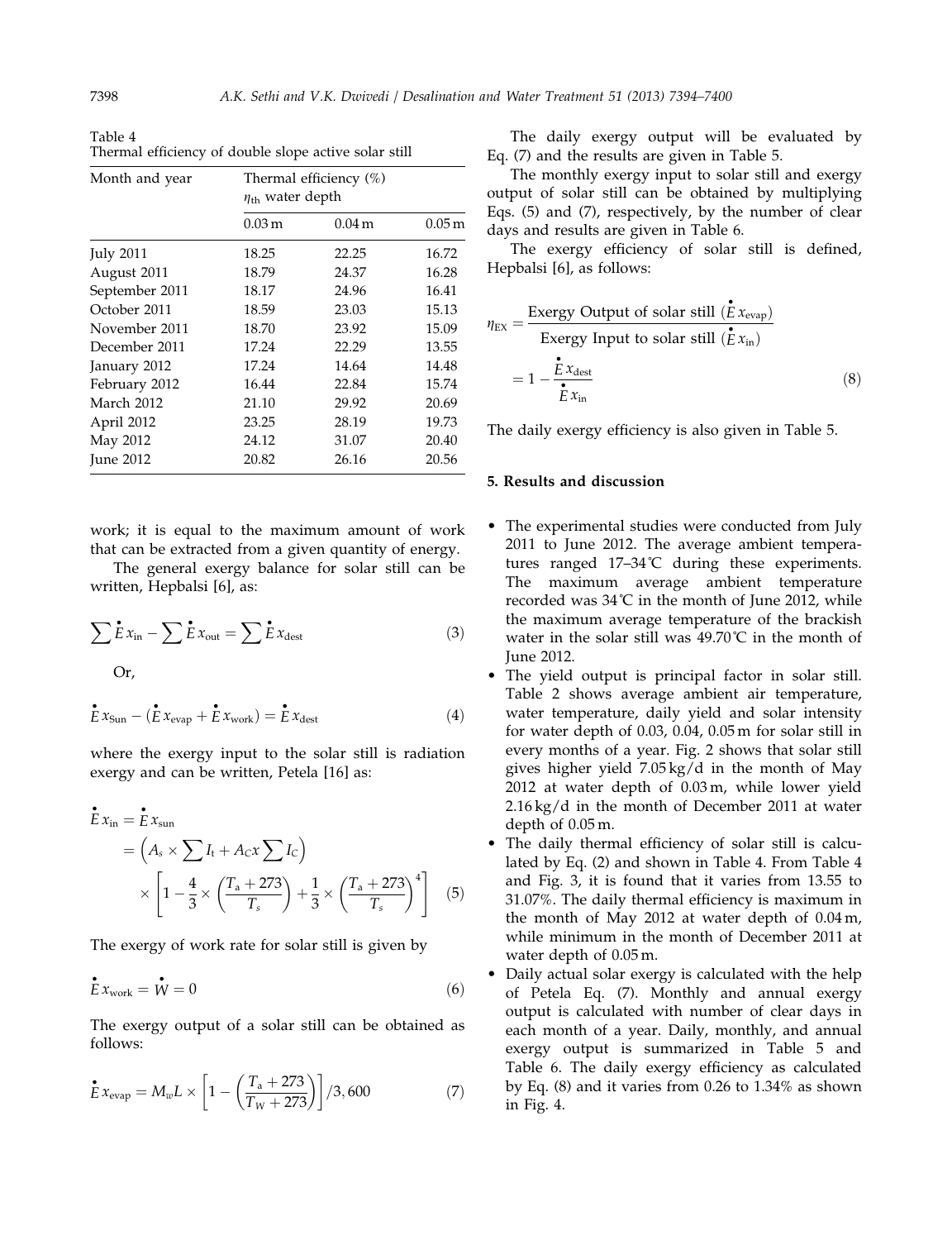| Table 5 |                                      |  |  |
|---------|--------------------------------------|--|--|
|         | Daily exergy analysis of solar still |  |  |

| Month and year   | Water depth          |                           |                           |                      |                           |                           |                      |                           |                           |  |  |
|------------------|----------------------|---------------------------|---------------------------|----------------------|---------------------------|---------------------------|----------------------|---------------------------|---------------------------|--|--|
|                  | 0.03 <sub>m</sub>    |                           |                           | 0.04 <sub>m</sub>    |                           |                           | 0.05 <sub>m</sub>    |                           |                           |  |  |
|                  | $E_{\rm kin}$<br>(W) | $E_{\text{xevap}}$<br>(W) | $\eta_{\rm EX}$<br>$(\%)$ | $E_{\rm kin}$<br>(W) | $E_{\text{xevap}}$<br>(W) | $\eta_{\rm EX}$<br>$(\%)$ | $E_{\rm kin}$<br>(W) | $E_{\text{xevap}}$<br>(W) | $\eta_{\rm EX}$<br>$(\%)$ |  |  |
| <b>July 2011</b> | 1,7034.88            | 131.05                    | 0.77                      | 17,290.94            | 114.86                    | 0.66                      | 16,867.50            | 107.75                    | 0.64                      |  |  |
| August 2011      | 15,904.40            | 108.58                    | 0.68                      | 15,424.59            | 90.94                     | 0.59                      | 16,625.74            | 84.60                     | 0.51                      |  |  |
| September 2011   | 15,312.95            | 90.28                     | 0.59                      | 14,181.48            | 76.22                     | 0.54                      | 15,755.59            | 70.62                     | 0.45                      |  |  |
| October 2011     | 13,772.05            | 76.43                     | 0.55                      | 13,176.5             | 58.02                     | 0.44                      | 14,661.73            | 54.77                     | 0.37                      |  |  |
| November 2011    | 11,105.83            | 54.36                     | 0.49                      | 11,289.37            | 46.49                     | 0.41                      | 11,028.56            | 35.95                     | 0.33                      |  |  |
| December 2011    | 9,701.65             | 40.94                     | 0.42                      | 9,941.731            | 32.72                     | 0.33                      | 10,095.94            | 25.83                     | 0.26                      |  |  |
| January 2012     | 10,581.15            | 40.28                     | 0.38                      | 10,802.41            | 29.77                     | 0.28                      | 10,727.79            | 28.13                     | 0.26                      |  |  |
| February 2012    | 13,836.66            | 70.37                     | 0.51                      | 14,336.6             | 65.96                     | 0.46                      | 14,168.81            | 57.20                     | 0.40                      |  |  |
| March 2012       | 15,626.14            | 141.47                    | 0.91                      | 15,294.68            | 133.32                    | 0.87                      | 14,940.72            | 114.36                    | 0.77                      |  |  |
| April 2012       | 17,448.34            | 209.69                    | 1.20                      | 16,671.21            | 164.33                    | 0.99                      | 17,262.32            | 152.83                    | 0.89                      |  |  |
| May 2012         | 17,918.64            | 240.70                    | 1.34                      | 17,439.68            | 198.71                    | 1.14                      | 17,769.94            | 188.01                    | 1.06                      |  |  |
| <b>Iune 2012</b> | 18,434.52            | 163.12                    | 0.88                      | 17,918.64            | 133.95                    | 0.75                      | 17,253.76            | 121.12                    | 0.70                      |  |  |

# Table 6

Monthly exergy analysis of solar still

| Month and year   | No. of clear days | Water depth          |                           |                      |                           |                      |                           |  |  |
|------------------|-------------------|----------------------|---------------------------|----------------------|---------------------------|----------------------|---------------------------|--|--|
|                  |                   | 0.03 <sub>m</sub>    |                           | 0.04 <sub>m</sub>    |                           | 0.05 <sub>m</sub>    |                           |  |  |
|                  | (D)               | $E_{\rm kin}$<br>(W) | $E_{\text{xevap}}$<br>(W) | $E_{\rm kin}$<br>(W) | $E_{\text{xevap}}$<br>(W) | $E_{\rm kin}$<br>(W) | $E_{\text{xevap}}$<br>(W) |  |  |
| <b>July 2011</b> | 16                | 272,558              | 2,097                     | 276,655              | 1,838                     | 269,880              | 1,724                     |  |  |
| August 2011      | 13                | 206,757              | 1,412                     | 200,520              | 1,182                     | 216,135              | 1,100                     |  |  |
| September 2011   | 16                | 245,007              | 1,445                     | 226,904              | 1,220                     | 252,089              | 1,130                     |  |  |
| October 2011     | 24                | 330,529              | 1,834                     | 316,236              | 1,392                     | 351,882              | 1,314                     |  |  |
| November 2011    | 30                | 333,175              | 1,631                     | 338,681              | 1,395                     | 330,857              | 1,078                     |  |  |
| December 2011    | 21                | 203,735              | 860                       | 208,776              | 687                       | 212,015              | 542                       |  |  |
| January 2012     | 22                | 232,785              | 886                       | 237,653              | 655                       | 236,011              | 619                       |  |  |
| February 2012    | 24                | 332,080              | 1,689                     | 344,078              | 1,583                     | 340,051              | 1,373                     |  |  |
| March 2012       | 29                | 453,158              | 4,103                     | 443,546              | 3,866                     | 433,281              | 3,317                     |  |  |
| April 2012       | 29                | 506,002              | 6,081                     | 483,465              | 4,766                     | 500,607              | 4,432                     |  |  |
| May 2012         | 30                | 537,559              | 7,221                     | 523,191              | 5,961                     | 533,098              | 5,640                     |  |  |
| June 2012        | 26                | 479,297              | 4,241                     | 465,885              | 3,483                     | 448,598              | 3,149                     |  |  |
| Total            | 280               | 4,132,643            | 33,498.46                 | 4,065,589            | 28,027.6                  | 4,124,504            | 25,418.55                 |  |  |





Fig. 2. Daily yield output. The state of Fig. 3. Daily thermal efficiency.